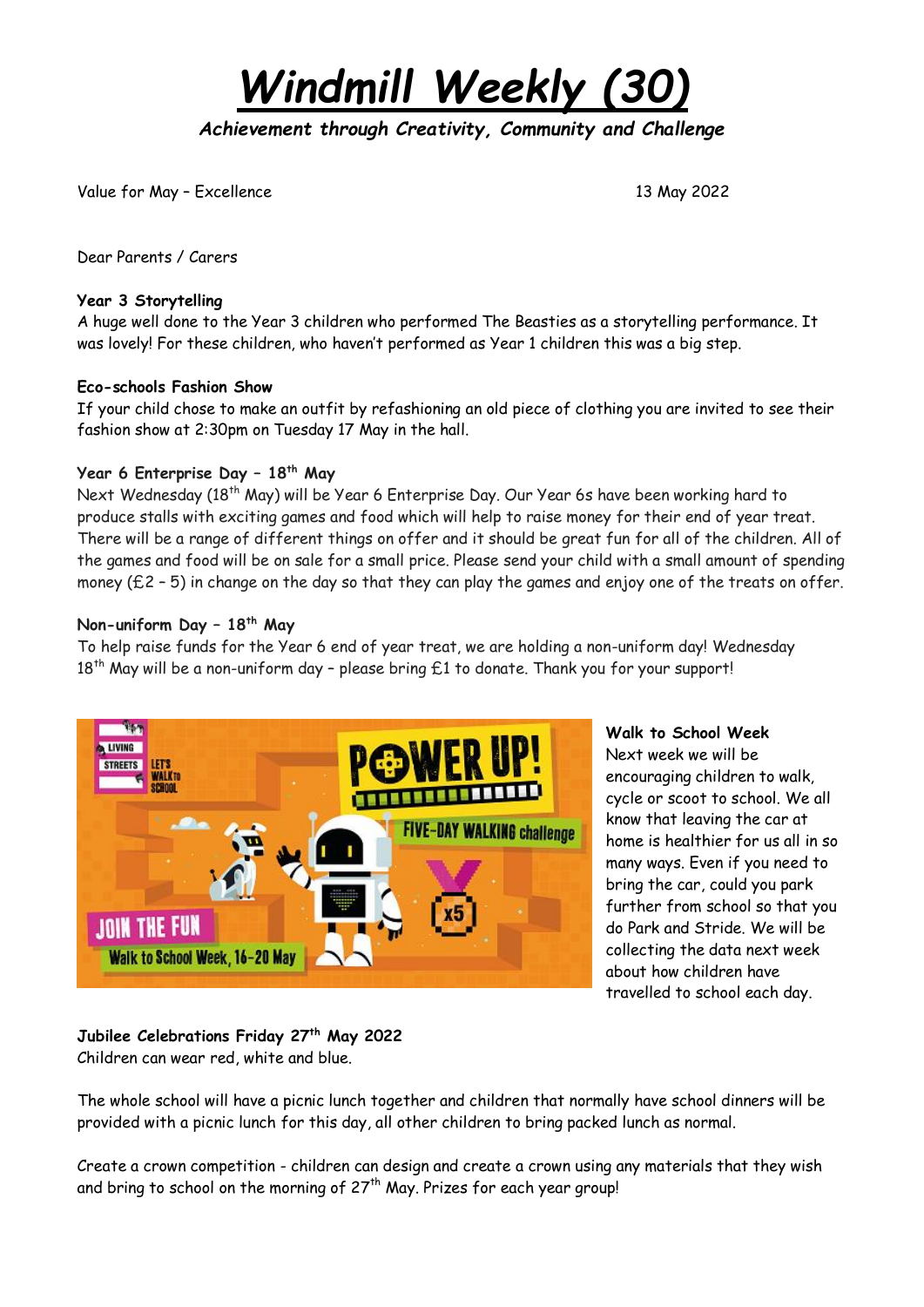# **Reporting a child's absence**

Please can we remind you that the correct method of informing the school of absences for your child, if they are not well, is to call the dedicated absence line on 01865 762509 and select option 1.

Please do not email the class teacher or the school office as these messages are not picked up very quickly and could result in you receiving a call from the attendance administrator when doing first day absence calls.



# **Key Dates**

| $\sqrt{2}$                |                                      |
|---------------------------|--------------------------------------|
| $16th$ May                | Windmill Bake Off - sign up          |
|                           | https://forms.gle/535Uqo6GN8EKuZLW6  |
| 18 <sup>th</sup> May      | PTA Meeting                          |
| $18th$ May                | Year 6 Enterprise Day                |
| $19th$ May                | Class photographs                    |
| 20 <sup>th</sup> May      | Year 6 Science Museum Trip           |
| $27th$ May                | Break up for May half term at 3.05pm |
| $6th$ June                | Start of term 6                      |
| $6^{th}$ - $10^{th}$ June | Year 6 Kilvrough Residential         |
| $16th$ June               | Summer Dancing                       |
| $17th$ June               | INSET - school closed                |
| $25th$ June               | Summer Fayre                         |
| 28 <sup>th</sup> June     | Key Stage 1 - Headington Sports Day  |
| $5th$ July                | Key Stage 2 - Headington Sports day  |
| 12 <sup>th</sup> July     | Key Stage 1 Sports Day (am)          |
| $12th$ July               | Year 6 Performance                   |
| $13th$ July               | Key Stage 2 Sports Day (pm)          |
| $13th$ July               | Year 6 Performance (evening)         |
| 15 <sup>th</sup> July     | School Disco                         |
| $21st$ July               | Last day of school - 2.30pm finish   |
|                           |                                      |

# **Windmill Bake Off**

It's still not too late to enter the Great Windmill bake off on Monday 16<sup>th</sup> May. You can enter in the following categories:-

Small bakes (biscuits, muffins, cookies, traybakes, fairy cakes)

Large bakes (pudding, cakes, cheesecakes)

Savoury (cheese straws, samosas, quiches, sausage rolls)

Please register here: <https://forms.gle/535Uqo6GN8EKuZLW6>

Your entries can be dropped off at the gym from 8.30am ready for judging, but we do ask that all containers are labelled (including lids).

Come and join us after school on Monday to view the entries and support the school by buying some cake. It would be really helpful if you could bring a container to take your purchases home with you and bring coins rather than notes as giving change will be difficult.

Thank you – The Bake Off team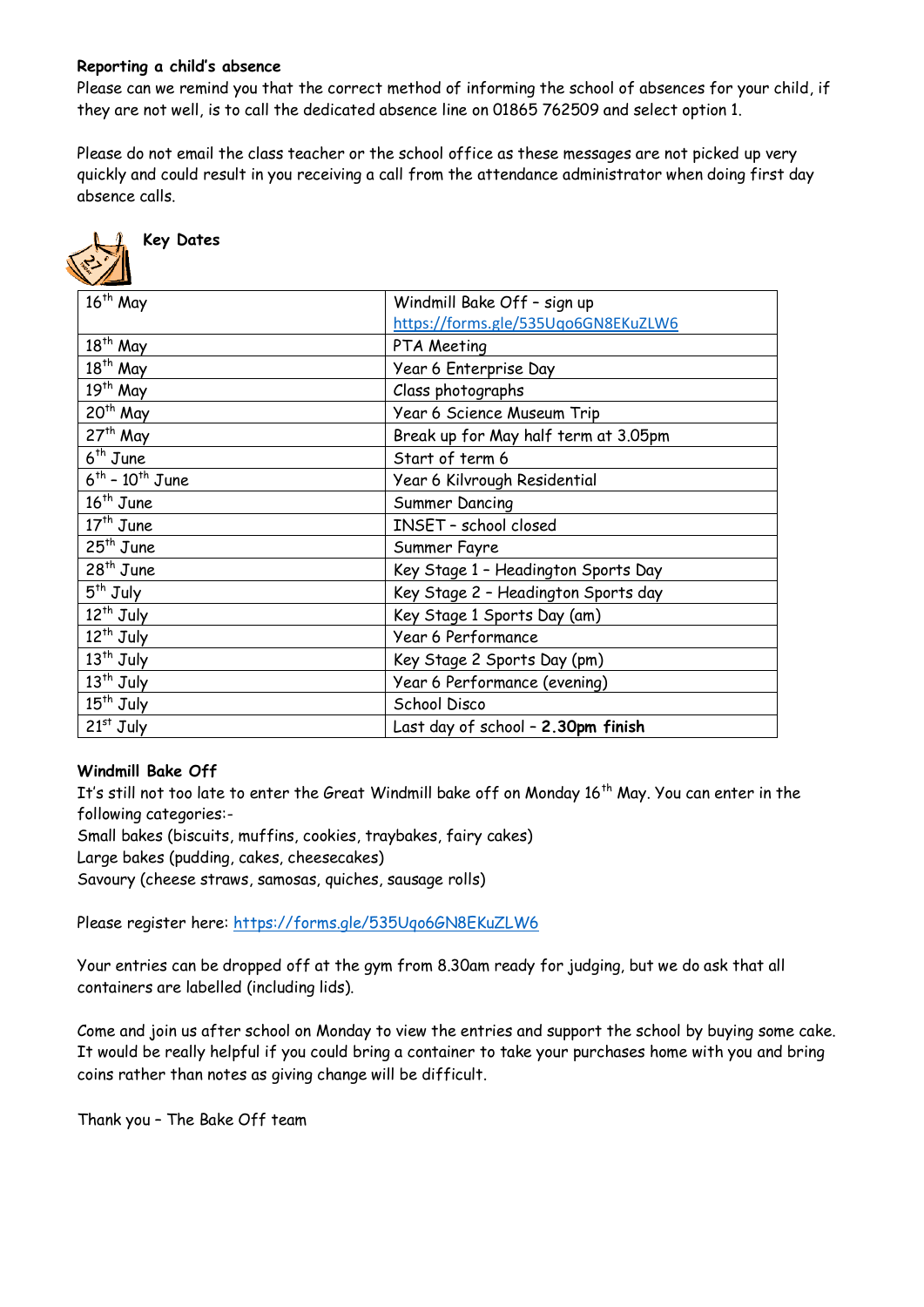# **Your junk maybe our treasure!**

Dear Parents and Carers of Windmill,

The Reception team are on the hunt for some resources, and we hope you may be able to help! We are looking for some everyday items that you might have at home and be willing to donate.

Many thanks,

| Reception team                         |                                  |
|----------------------------------------|----------------------------------|
| Hard plastic delivery crates           | Cars/tonka toys                  |
| Good condition scooters/balance bikes  | Trellis                          |
| Old mobile phones/laptops/house phones | Planks of wood                   |
| for role play                          | Shrubs and herb plants (outdoor) |
| Metal/wooden kitchen utensils          | Wicker baskets                   |
| Wooden train track/trains              | Compost                          |
| Construction/building toys             | Wood chip                        |
| Pestle and mortars                     | Tea spoons                       |
| Small world toys- animals/people       | Watering cans                    |
| Measuring jugs- metal or plastic       | Lengths of guttering             |
| <b>Pipettes</b>                        | <b>Funnels</b>                   |
| <b>Sieves</b>                          | Metal teapots                    |
| Balance scales                         | Wool                             |

# **Summer Fayre**

The Summer Fayre is fast approaching! (Saturday 25th June). We will be looking for tombola prizes, help with stalls and lots of baked goodies. Expect to hear more details over the coming weeks.

This week we are on the hunt for raffle prizes.

Can you donate something for the raffle? This doesn't have to be a physical thing, but perhaps you have a skill or talent you could donate? A haircut? A cooking lesson? Do you own a local business or know a local business owner who might be able to donate a service to the raffle? Please get in touch if you can help. [jen.skym.1@gmail.com](mailto:jen.skym.1@gmail.com)



# **School Games Mark - Gold Award!**

We have just achieved the highest accreditation in the School Games mark - GOLD! Thanks to everyone in school for helping us with this, especially Mr Habbershaw, Mrs Newman, all class teachers and club leaders and, of course, our amazing pupils! There are so many opportunities for everyone to engage with sport in and outside the curriculum. Maybe try out a new club next term/year and see if you can find a new passion!?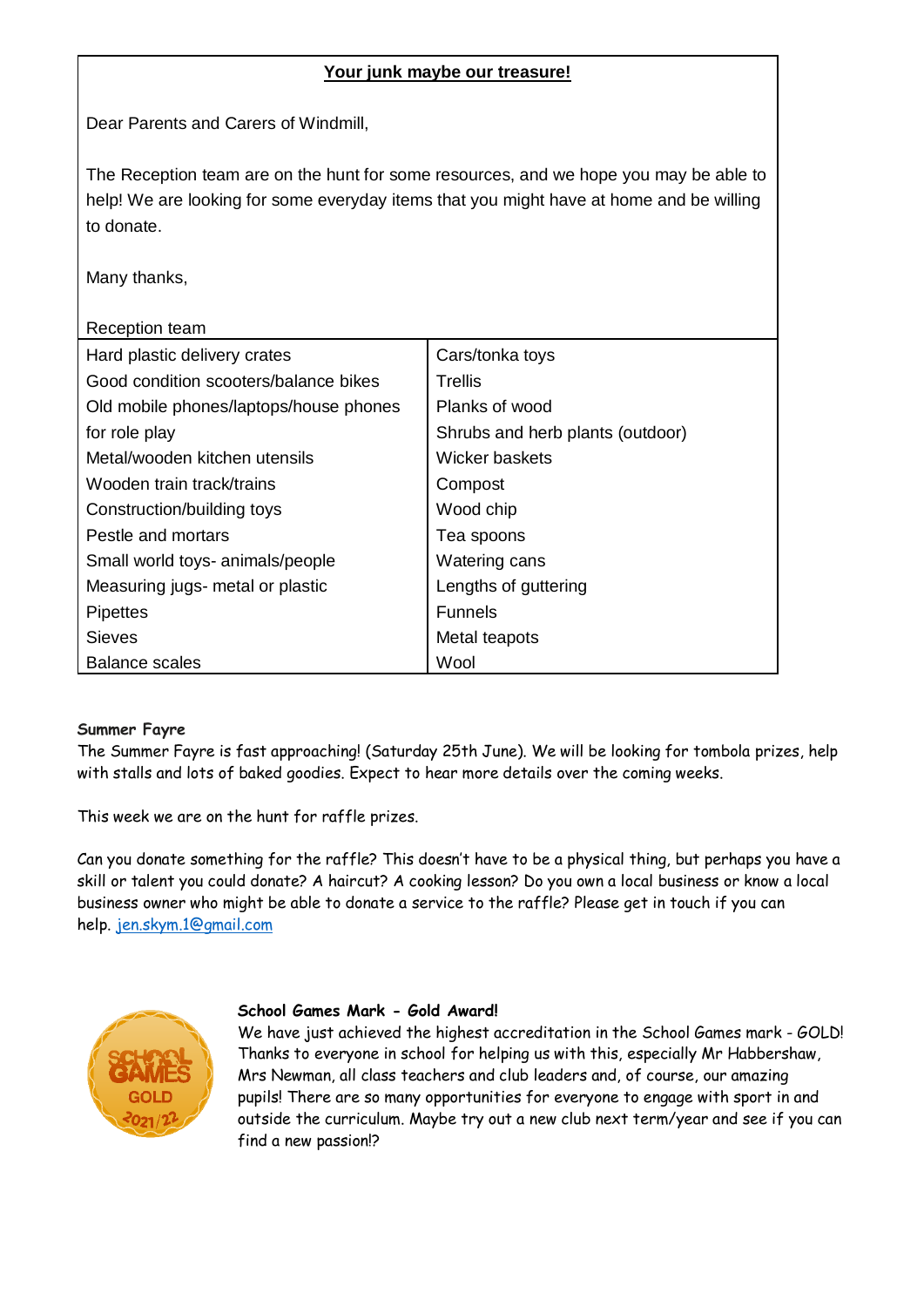### **Lost Property**

Photos of lost coats, shoes, wellies, etc can be found on our Classlist site. Join at [www.tinyurl/com/WindmillOX3](http://www.tinyurl/com/WindmillOX3) if you're not yet a member.

#### **Spare Uniform At Home?**

Do you have spare/outgrown uniform taking up space in your house? Donate it to the Second Hand Uniform sale. Please drop off any items in good condition at 46 Margaret Road, OX3 8NQ (not the school). Just leave it in my front porch!

### **Need some Uniform?**

Visit www[.tinyurl.com/WindmillOx](https://tinyurl.com/WindmillOx) if you need some uniform to last you the rest of the year! There's all sorts on there - have a look! All proceeds go to Windmill PTA to invest back into the school.

# **Year 2 Girls Football**

With the Oxfordshire Girls League starting an Under 8s age division next season, local Headington team, Quarry Rovers, are looking to start a girls team for this age group from September. We (Rob and Natalia Sved - ex Windmill parent and pupil) have been doing Friday lunchtime sessions with current Year 2 girls on a Friday and will continue doing them for the next few weeks. Quarry Rovers will be running open taster sessions at Margaret Road Park later next month. We are also looking for parents who are interested in helping to run and coach the team - the club offers lots of guidance and support and will pay for FA training for those wishing to coach. If you'd like to find out more about helping to run a team, or if you'd like to add your child to our list of those interested in playing, please email Rob at [rob.qrfc@gmail.com](mailto:rob.qrfc@gmail.com) and he'll keep you informed. Thanks.

Yours faithfully

Krep

Lynn Knapp Headteacher

 **(If any images below are missing please view the Newsletter on the School Website – [www.windmill.oxon.sch.uk\)](http://www.windmill.oxon.sch.uk/)**

# **LUNCHTIME SUPERVISOR VACANCY**

**LUNCHTIME SUPERVISOR -** 11.30pm – 1.30pm, Monday – Friday. £9.50 per hour (actual salary £4126 per year)

# **JOB DESCRIPTION**

To follow the aims and pursue the principles of the school.

To supervise children during the lunch hour, in both dining room and playground.

To carry out the duties designated by the senior supervisor.

To co-operate with the senior supervisor, cooks and teaching staff to ensure that lunchtime runs smoothly.

To act with discretion, never discussing children or staff outside school but referring people to the teaching staff or Head as appropriate.